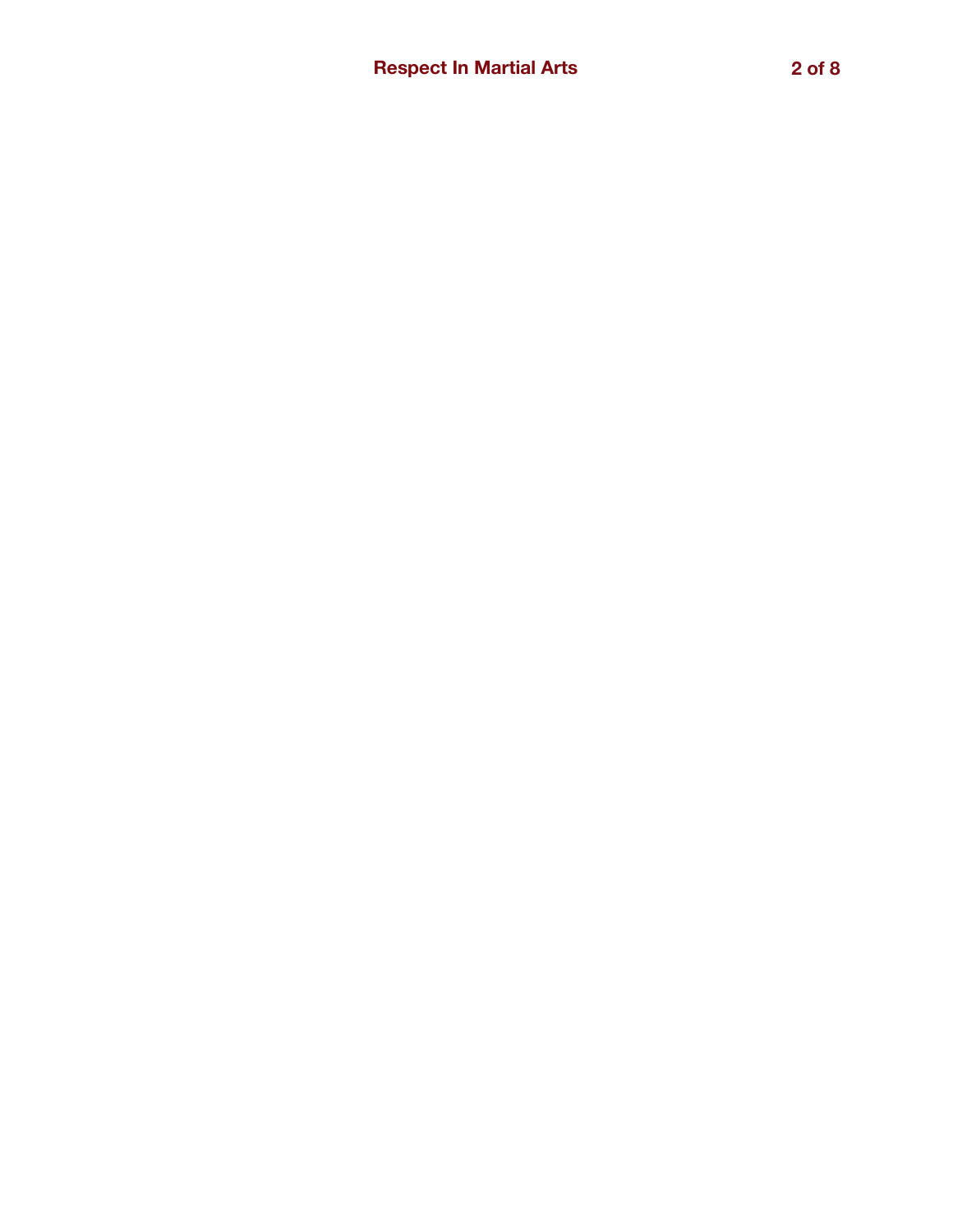## Showing Respect

I was about 12 when I first saw someone doing martial arts. It was a Judo class. I was amazed at the ability of the smaller people in throwing the larger people over their shoulders. I was a small child and often bullied by older boys who were larger and stronger. The idea of being able to throw one of them over my shoulder was very appealing.

I joined a Judo class when I was almost 13 and soon learned about "belt" ranks. I had a **white belt** as a beginner. Some of the older boys had **green** and **brown belts**. The instructor had a **black belt**. I was aware from the first classes that those belts meant something important in the class. Black belts taught and colored belts learned, but it was more than that. I learned about respect in those early classes and that's where we begin in learning to "be strong in the Lord."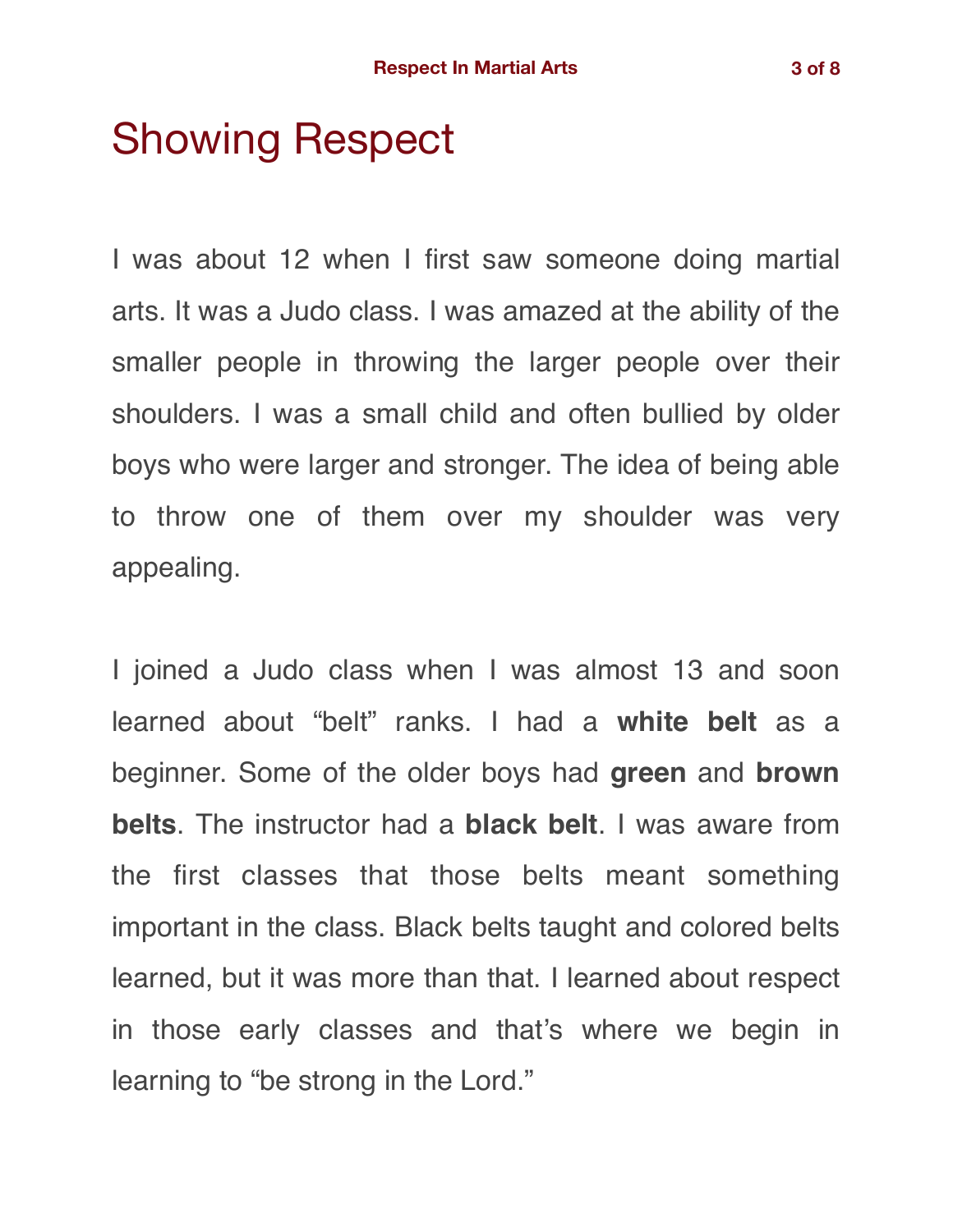We did a lot of bowing in those days. Sometimes we were standing (*ritsurei*). Sometimes we were kneeling (*zarei*). We demonstrated respect throughout class. We bowed upon entering and leaving the dojo. We bowed to our teacher (*sensei*) and the highest ranking students in the class (*sempai*). We bowed to other students before and after practicing techniques (*waza*) with them. We bowed to the front of the class (*shomen*) with its display of a photo of Dr. Jigaro Kano (founder of Judo).

Bowing to others as a white belt taught me humility and patience. I remember waiting patiently for the teacher to acknowledge me so I could ask him a question and quickly kneeling when he would demonstrate with another student nearby. Unfortunately, the process of bowing also led me into idolatry as we would bow to inanimate objects. Even writing those words 60 years after beginning martial arts makes me sad. Lessons in respect must be tempered with Truth.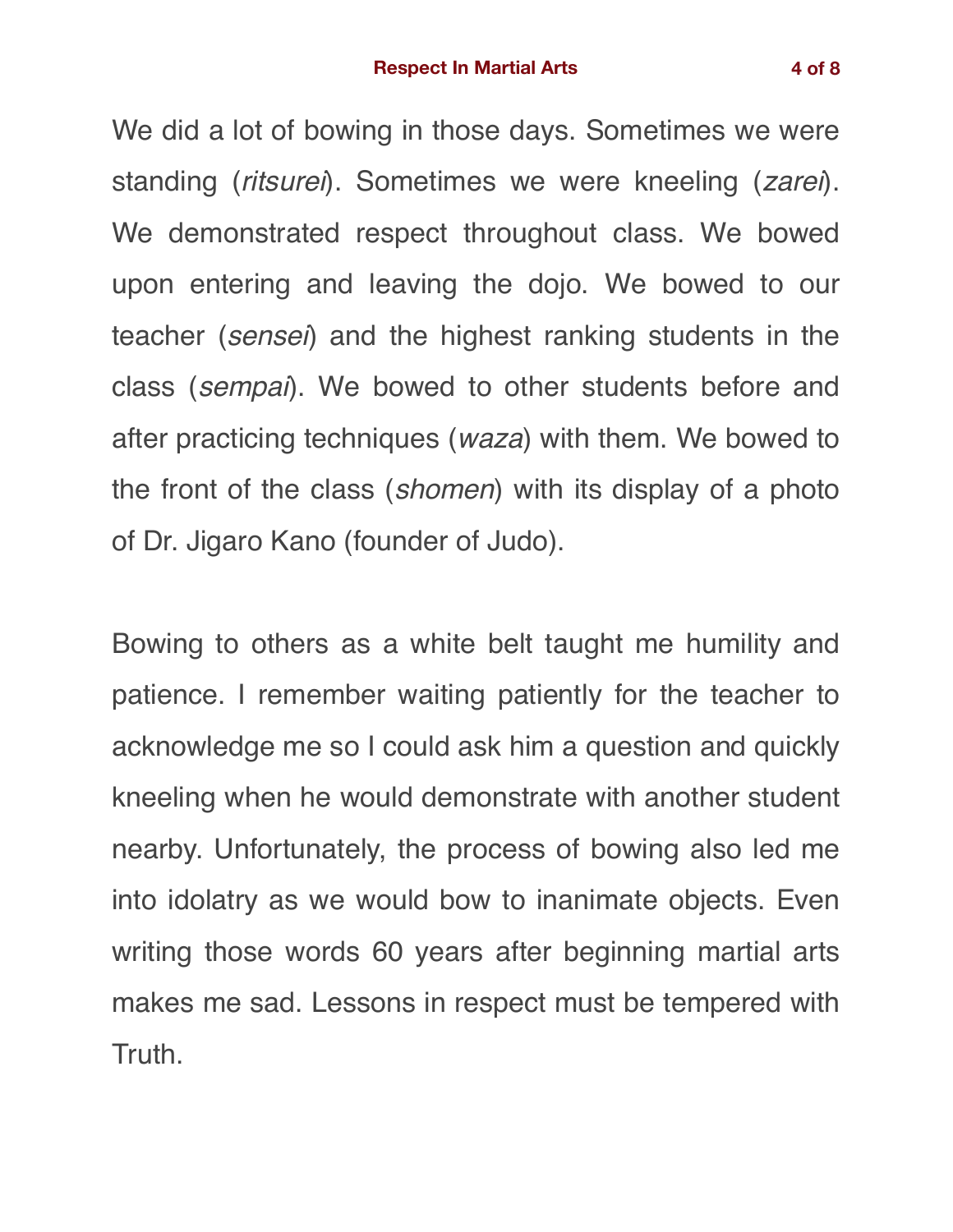The Apostle Paul taught respect throughout his letter to the Christians in Ephesus. The verses immediately preceding "Finally, my brethren, be strong in the Lord and in the power of His might" emphasized demonstrating respect to others.

- "understand what the will of the Lord *is"*
- "be filled with the Spirit"
- "speaking to one another in psalms and hymns and spiritual songs, singing and making melody in your heart to the Lord"
- "giving thanks always for all things to God the Father in the name of our Lord Jesus Christ"
- "submitting to one another in the fear of God"
- "Wives, submit to your own husbands, as to the Lord"
- "Husbands, love your wives, just as Christ also loved the church and gave Himself for her"
- "Children, obey your parents in the Lord, for this is right"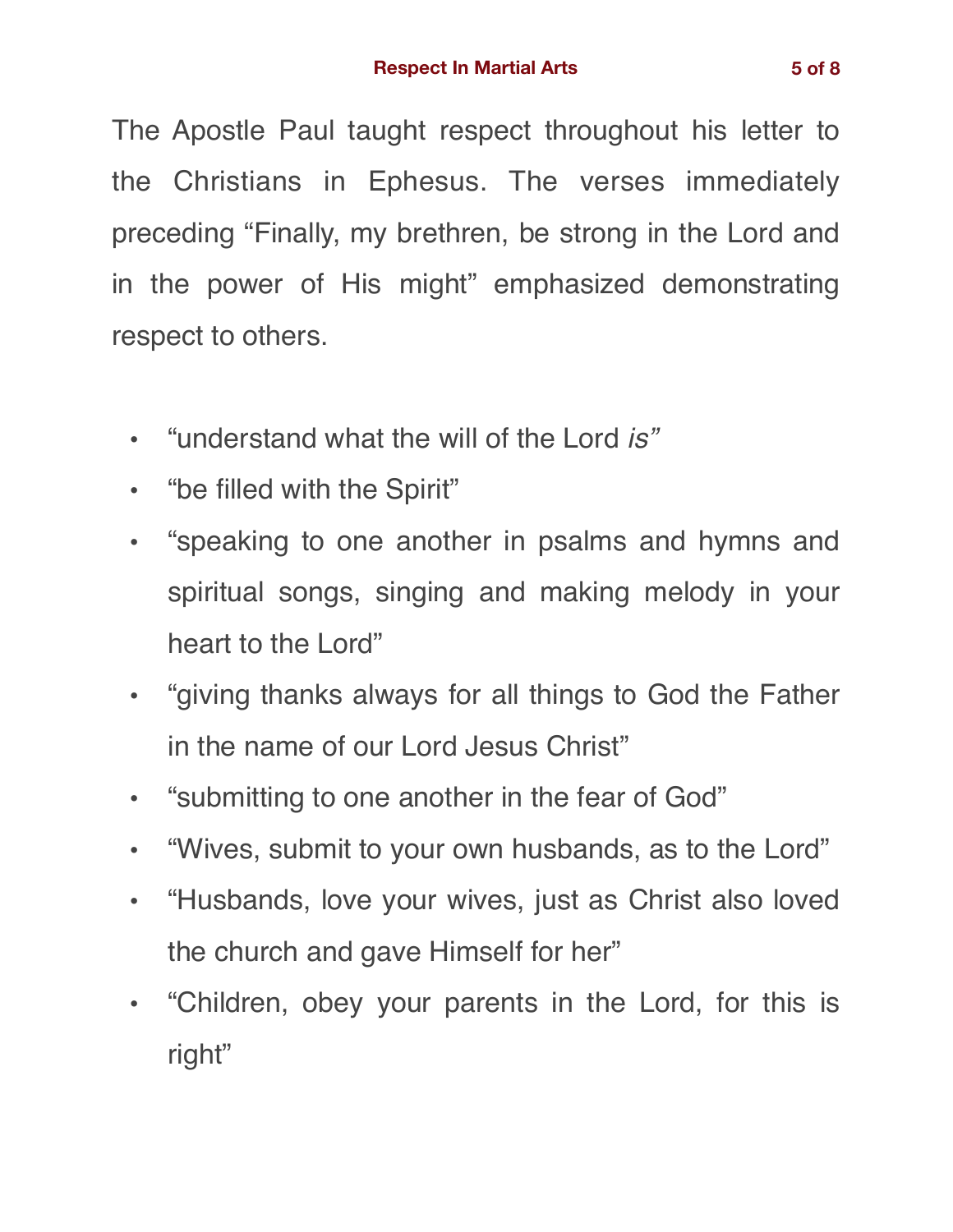- "fathers, do not provoke your children to wrath, but bring them up in the training and admonition of the Lord"
- "Bondservants, be obedient to those who are your masters according to the flesh, with fear and trembling, in sincerity of heart, as to Christ"
- "masters, do the same things to them, giving up threatening, knowing that your own Master also is in heaven, and there is no partiality with Him"
- "Finally, my brethren, be strong in the Lord and in the power of His might"

(Ephesians 5 & 6)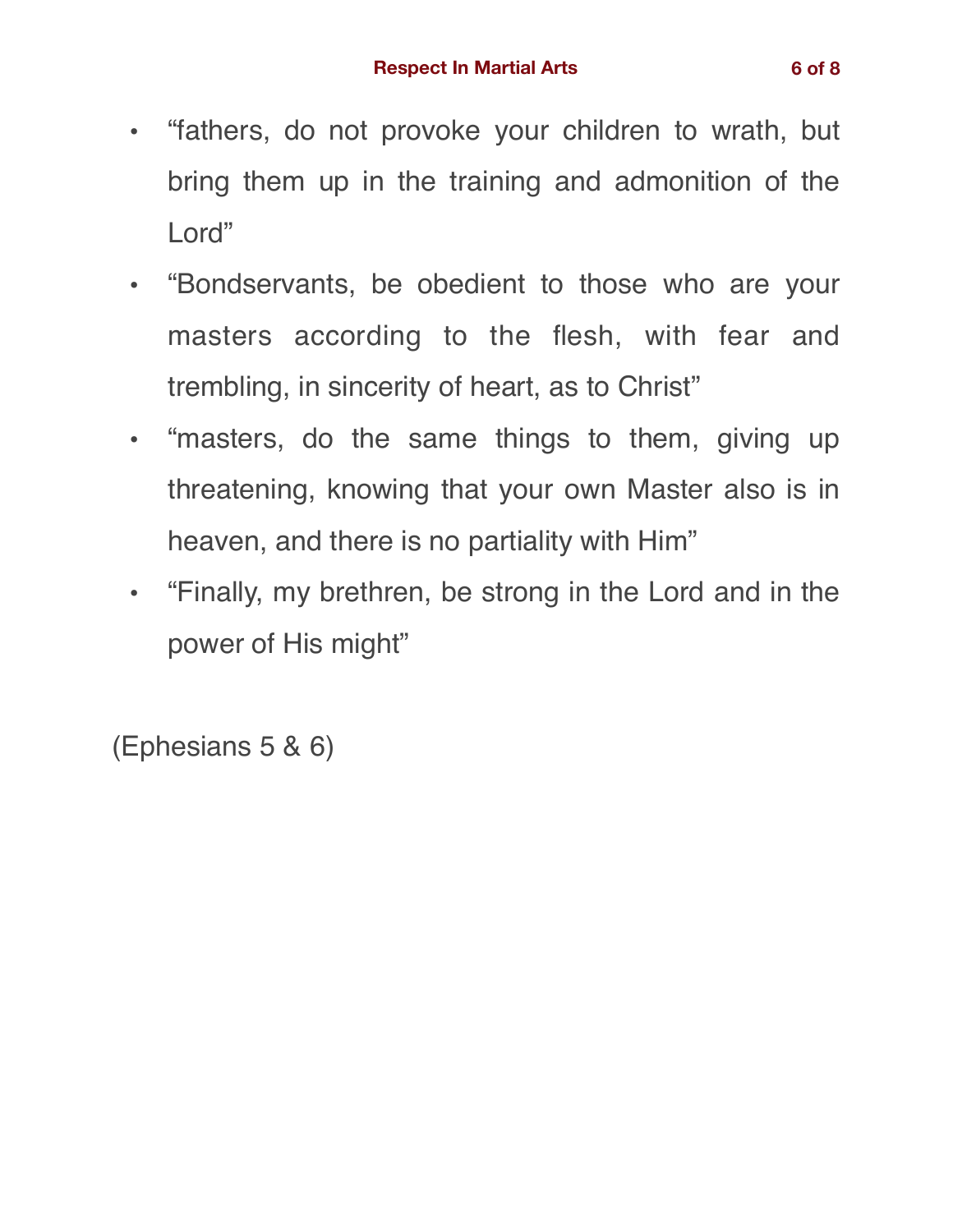Respect in Christian martial arts begins by understanding what the will of the Lord is for our life and being filled (controlled) by the Holy Spirit. That is showing proper respect for the Lord of Truth. That is why our first demonstration of "respect" in a Grace Martial Arts class is to stand at attention, bow our heads and pray to God. He deserves our respect, thanks and obedience.

Bowing to teacher, senior students and fellow students in Grace Martial Arts is a demonstration of our understanding the will of the Lord and being controlled by the Spirit – "submitting to one another in the fear of God." When we bow toward each other during class, it is a demonstration of our respect for one another and commitment to help each other grow in understanding God's will for our lives. Your teachers are submitting to you to do our very best at teaching martial arts from a Christian perspective. You are submitting to your instructors to do your very best at learning martial arts from a Christian perspective.